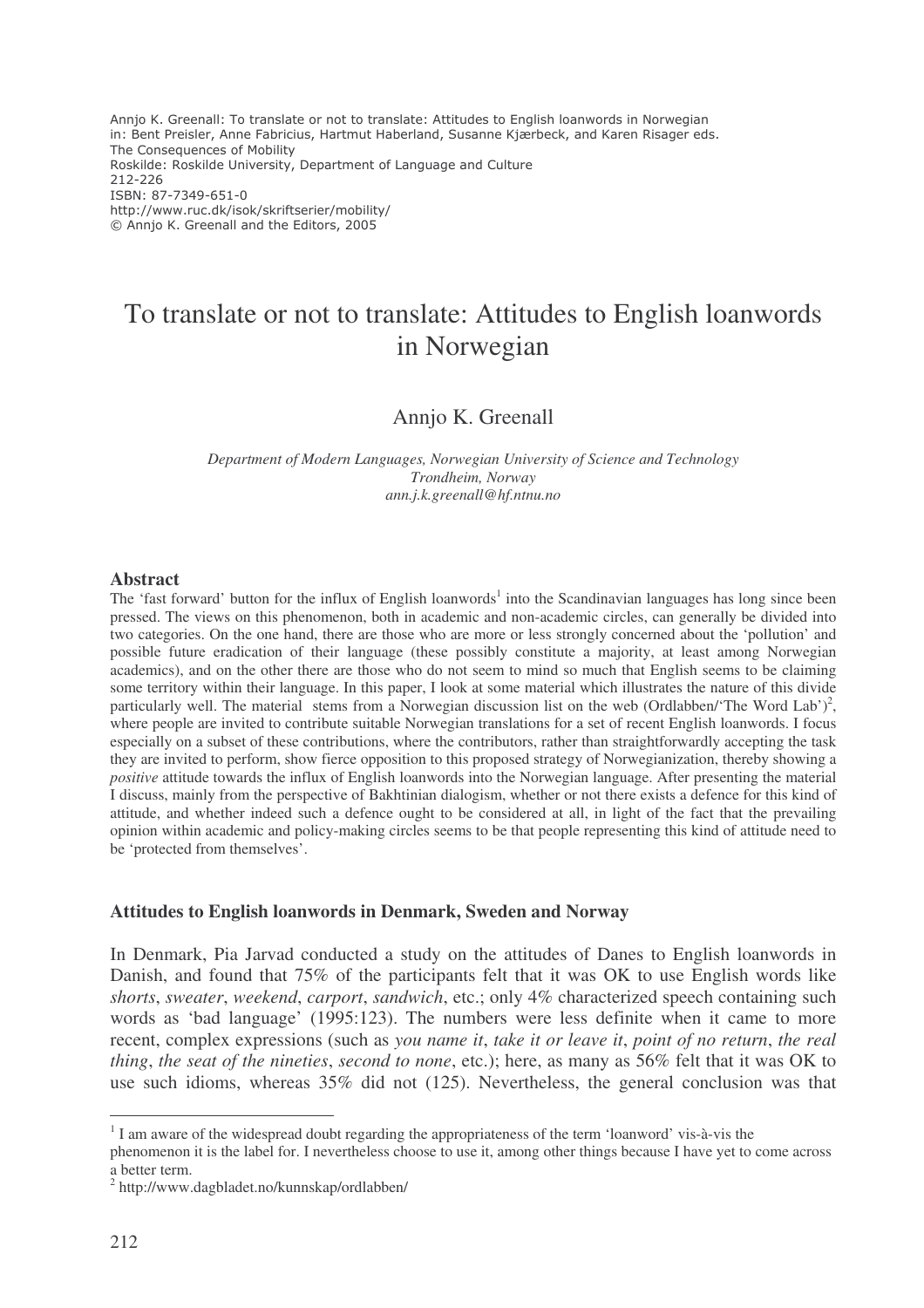attitudes to English loanwords were rather relaxed. In Sweden, the results were quite different: Maria Wingstedt's survey of "ideologies of language in Sweden" (1998:159) revealed that 66% of Swedes felt that Swedish should be kept as pure as possible (259). It is also revelatory that as many as 23% of the Swedes who participated in the survey believed that Swedish might be a dead language in 100 years (261).

Inger-Lise Masvie conducted a similar survey among teenagers and young adults in Norway. One significant finding here, was the large number of respondents who had no opinion on the issue of English loanwords in Norwegian (42%). Apart from that, the number of negative responses (39%) outweighed the number of positive ones (19%) (1992:46). Contrary to the study by Jarvad (above), which did not reveal many differences in attitude across sociolinguistic parameters such as region and social group, Masvie's study showed a clear pattern: teenagers are more positive to English loanwords than adults, men are more positive than women, and people from Oslo are more positive than people from Farsund (a regional town in southern Norway)  $(46)$ .

# **The material**

The present material, rather than adding more and more updated statistics to work such as that carried out by Masvie, rather serves to illustrate and fill in information about the exact *content and nature* of the attitudes that find themselves on either side of the attested *yes/no* divide. This is, in part, because the material – which consists of contributions made to a Norwegian Internet discussion list (Ordlabben/'The Word Lab') – does not easily lend itself to statistical analysis: it does not give reliable information about respondents and it is open-ended: as I am writing this, the number of contributions is still growing, and will continue to do so until it is removed from the web. Thus, the material's value first and foremost derives from the fact that it consists of volunteered, spontaneous, sometimes quite lengthy statements which reveal various kinds of attitude to English loanwords in Norwegian.

The Word Lab came about as a joint effort between the Norwegian Language Council (NLC),<sup>3</sup> which is the Norwegian government's advisory body for matters pertaining to the Norwegian language, and *Dagbladet*, one of Norway's biggest tabloid newspapers. The NLC, being the appointed watchdog for the Norwegian language, takes – as expected – a negative stand to the issue of English loanwords. This, presumably, forms at least part of their motivation for participating in maintaining The Word Lab, since what happens here, is that people (people 'in general<sup>14</sup>) are invited to take part in a process of Norwegianizing, i.e., trying to find Norwegian equivalents to, some (relatively recent) English loanwords, e.g.,

Date, zipoffbukse, stayer, paintball, kiteboarding, dreadlocks/dreads, trick or treat, Halloween, nuggets, wide-screen, hat-trick, wannabe, fastfood, event, campus, art director, tights, reality-TV, flight, chatte, offroader, eye-liner, happy hour, audition, workshop, street cred, roller blades, image, bake-off, smoothies, performance-kunst, hacker, cracker, backstage, ghostwriter, downlight, body, breakdown, trainee, joystick, catwalk, turnover, walkover.

The contributors are asked to provide a translation for any of these (and more) words, and in addition, they are asked to justify their choices (see sample dialogue box below):

<sup>&</sup>lt;sup>3</sup> http://www.sprakrad.no

<sup>&</sup>lt;sup>4</sup> The NLC and *Dagbladet* also run an email discussion list which invites council members, students and academics from relevant fields, media workers and other interested parties to contribute translations of English loanwords (Ordsmia/'The Wordsmithy').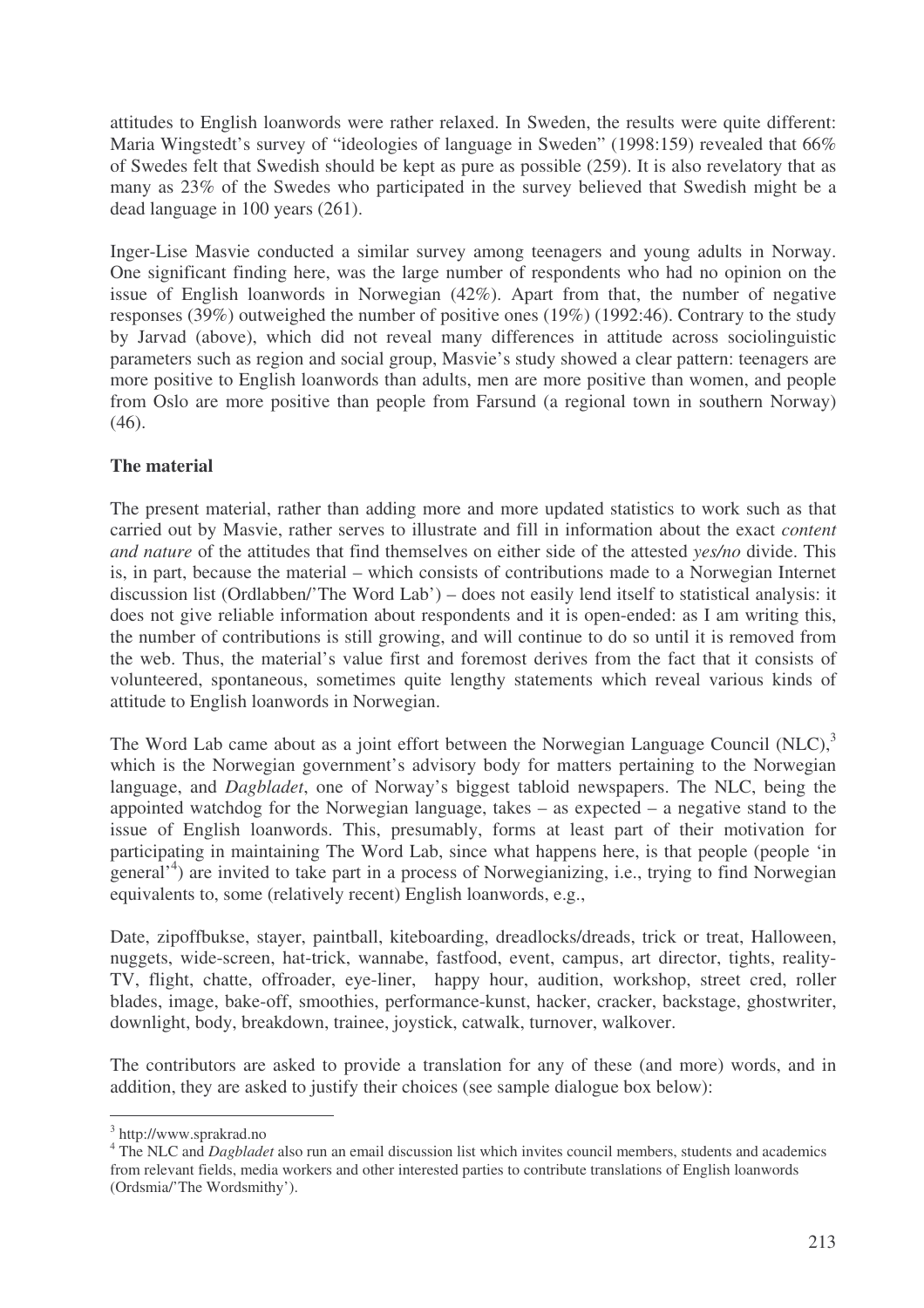|                 | File Edit View Go Favorites Tools Window Hielp                                                                                                                                                                                                                                                                                                                                                                                                         | <b>2</b> Internet Explorer<br>15:26 |
|-----------------|--------------------------------------------------------------------------------------------------------------------------------------------------------------------------------------------------------------------------------------------------------------------------------------------------------------------------------------------------------------------------------------------------------------------------------------------------------|-------------------------------------|
|                 | Dagbladet.no - kunnskap<br>ര                                                                                                                                                                                                                                                                                                                                                                                                                           | 凹目                                  |
| Back<br>Forward | Stop<br>Refresh<br>Source                                                                                                                                                                                                                                                                                                                                                                                                                              |                                     |
| Address:        | @http://www.dagbladet.no/kunnskap/ordlabben/?type=show&id=79                                                                                                                                                                                                                                                                                                                                                                                           | > q <sub>o</sub>                    |
|                 | Schizobukse<br>Når du ikke helt vet hvem du er i dag Da trenger du ei fleksibel bukse som<br>dekker alle muligheter!<br>Innsendt: 04.11.2002 11:15 Av: < liff@mail.com>                                                                                                                                                                                                                                                                                |                                     |
|                 | Økonomibukse<br>For de som ikke har råd til begge deler<br>Innsendt: 04.11.2002 11:13 Av: Per Pung <perpung@hotmail.com></perpung@hotmail.com>                                                                                                                                                                                                                                                                                                         |                                     |
|                 | kombibukse<br>buksen er en "2 i en" type. Jeg har selv brukt slike bukser lenge, har egentlig ikke<br>tenkt over hva jeg kaller dem. Det er ifallefall et utrolig praktisk konsept, fordi<br>man ikke trenger å ha med seg short/langbukse i ryggsekken. Kombi betyr såvidt<br>jeg ved "med flere muligheter" eller noe lignende, og passer bra.<br>Innsendt: 04.11.2002 11:09 Av: Peter Kristoffersen <peterak@hfstud.uio.no></peterak@hfstud.uio.no> |                                     |
|                 | shortspants<br>Vi trenger flere engelske ord i norsken!<br>Innsendt: 04.11.2002 11:08 Av: Berit og Tufte Johansen                                                                                                                                                                                                                                                                                                                                      |                                     |
|                 | dobbelbukse<br>to i en ja,<br>Innsendt: 04.11.2002 10:39 Av: Lars Olav Vestland <vestland@stud.ntnu.no></vestland@stud.ntnu.no>                                                                                                                                                                                                                                                                                                                        |                                     |
|                 | Ditt forslag:<br>Her kan du sende oss ditt forslag på fornorsking av ordet<br>zipoffbukse.<br>Forslaget vises i listen over så fort du har trykket send.<br>Nytt ord:                                                                                                                                                                                                                                                                                  |                                     |
|                 | <b>Begrunnelse:</b>                                                                                                                                                                                                                                                                                                                                                                                                                                    |                                     |
|                 | Navn:<br>Epost:                                                                                                                                                                                                                                                                                                                                                                                                                                        |                                     |
|                 | Send ditt forslag                                                                                                                                                                                                                                                                                                                                                                                                                                      |                                     |
| Internet zone   |                                                                                                                                                                                                                                                                                                                                                                                                                                                        |                                     |

It is a reasonable hypothesis that what the NLC is hoping to achieve by means of this and similar initiatives is increased positivity to their attempts at Norwegianizing English loanwords. Many of the NLC's 'purifying' initiatives in the past<sup>5</sup> have failed, possibly because the Council has attempted to implement changes in what has been perceived as a one-way, dictatorial fashion. By contrast, the Word Lab emerges as an attempt to stimulate an open, participatory atmosphere. And the response has indeed been quite impressive. For some of the loanwords that have been introduced on the list, the number of contributions is as high as 60 or 70. The average number of contributions, however, is probably around 20-30 per word.

This is not, however, to say, that the contributions have always been of the desired kind (at least from the perspective of the NLC). On the one hand, there are a number of more or less straightforward contributions from people who seem to unproblematically accept the invitation to translate loanwords into Norwegian. These contributors delve headlong into the task, whether it be out of a genuine wish to contribute, or out of a seemingly innocent wish to be funny and draw attention to themselves. On the other hand, however, there is a group of contributors who, rather than accepting the invitation, seize the opportunity to argue fiercely *against* the notion that one should translate English loanwords into Norwegian. In the following I call these people 'rebels', not because I want to somehow 'romanticize' their point of view, but rather, firstly, because of their status as a minority on the list (and perhaps also in real life, cf. Masvie's study above), secondly, because of the rather severe political incorrectness – in a Norwegian context – of their views, thirdly, because of the resultant defensive tone of the responses, and finally, because of their archetypal, overt challenge to a powerful 'enemy', namely the NLC.

<sup>5</sup> E.g. their proposals to Norwegianize the spelling of established English loanwords (some examples: *køntri* (*country*, as in *country & western*), *pøbb* (*pub*), *gaid* (*guide*)).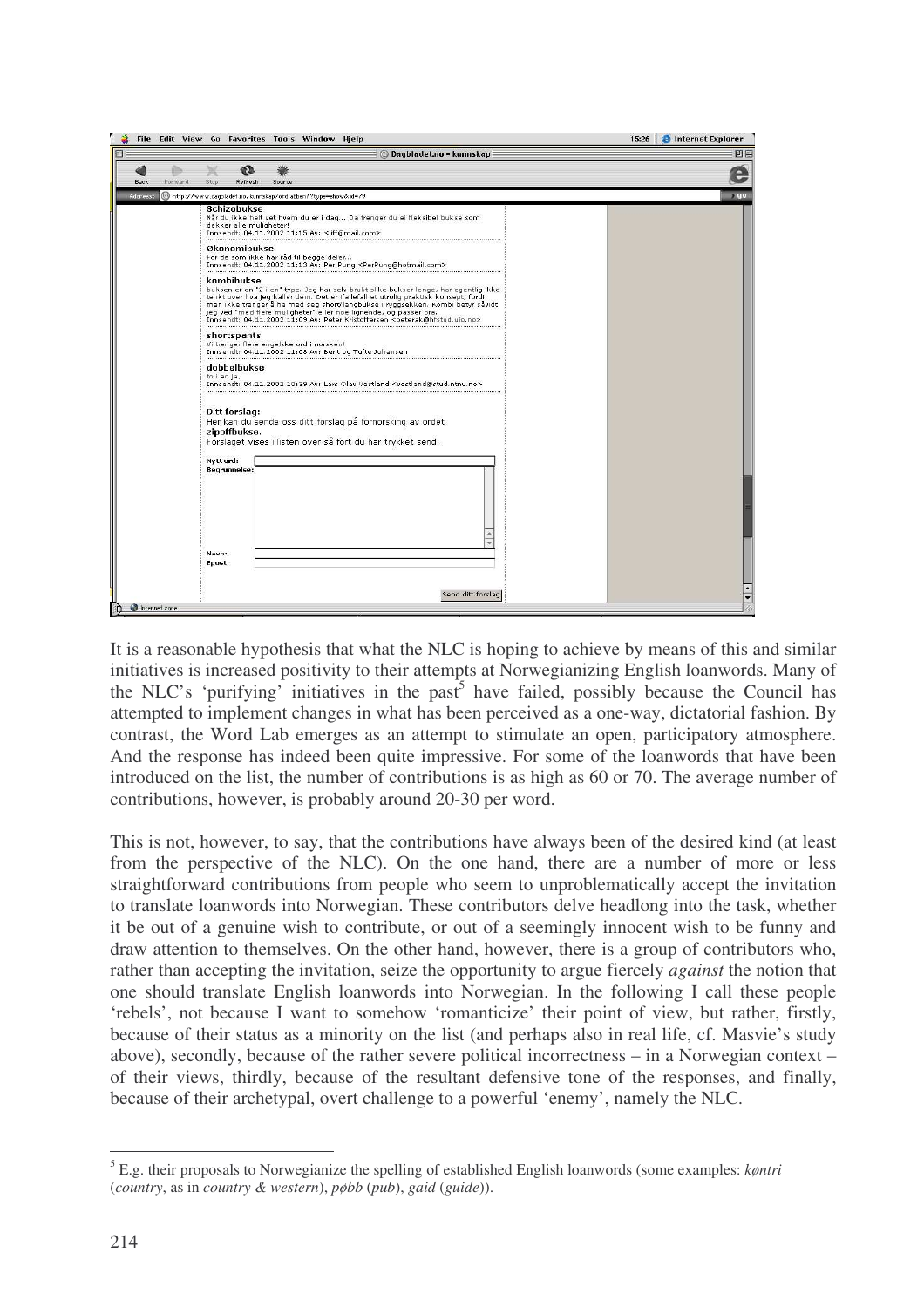In the following section, I give some examples of typical responses of both kinds, and draw attention to some of their most typical characteristics. I should like to emphasize that I know next to nothing about who the respondents are; I have made no attempt to contact the respondents via the (possibly not genuine) email-addresses that appear together with their messages (see above), quite simply because I am mainly interested in assessing the general nature of the debate, and not in distinguishing trends according to sociolinguistic parameters. Thus, 'people in general' is as close to an identification of the group of subjects as it is possible to come in this case, although the debate must be said to be characterized by a young tone.

### **Serious, non-serious, and rebellious contributions**

So far, I have been talking about one division line and two main categories of response, although it is obviously not as simple as that. I have, for instance, already briefly mentioned a group of people who seem to respond to the invitation to translate English loanwords in positive terms, but who do not seem to take the assigned task seriously. In the following, I situate this category of response *between* the straightforward, 'serious' responses and the rebel responses, since it is indeed a borderline category: it is close to impossible to assess, merely on the basis of what is given in the responses, whether these people are just indifferent to the implicit issue (*yes*/*no* to English loanwords in Norwegian), or whether they rather constitute a class of good-natured rebels.

A typical 'distribution of numerical power' between these three categories – serious, non-serious and rebellious contributions – is for the first to be in the lead, the second not far behind, and the third constituting a minority. For the word *zipoffbukse 6* , for example, there were 33 responses all in all. 13 of these were clear-cut serious responses; 15 were non-serious/hard to determine, the remaining five were rebel responses.<sup>7</sup>

In the following, I look at some of the contributions pertaining to *zipoffbukse* from each of the three categories. Later on, I also look at some contributions pertaining some of the other loanwords, but only with respect to the rebel category. For each example, I provide a 'loose' English translation, both for the translation proposal (when there is one) and for the justification.

### **Serious contributions**

Proposal: Vårbukse

*'Spring trousers'*

Justification: For om våren er det ofte kaldt først på dagen og så blir det varmt og da kan du ta av beina på buksa omtrent samtidig som du tar av genseren . . .

'Because in the spring it is often cold early in the day and then it gets warm and then you can *take the legs off the trousers at the same time as taking off your sweater . . . '*

This is quite typical of serious proposals. The respondent basically does as he or she is asked. If we were to judge the quality of the proposal, however, we would probably find that it flouts several of the rules regarding how to put together a good loanword equivalent (cf. Sandøy

 $6$  A compound with both English and Norwegian elements denoting a pair of trousers where the bottom part of the leg is attached with a zip and comes off.

 $<sup>7</sup>$  As the list proceeds, with more and more new words for people to translate, it becomes apparent that the rebels</sup> have not managed to disrupt and derail the discussion in the way they had perhaps hoped, so the percentage of rebel responses drops even lower. As for words introduced at a relatively late stage, we get hardly any rebel responses at all, something which further emphasizes the minority status of this group.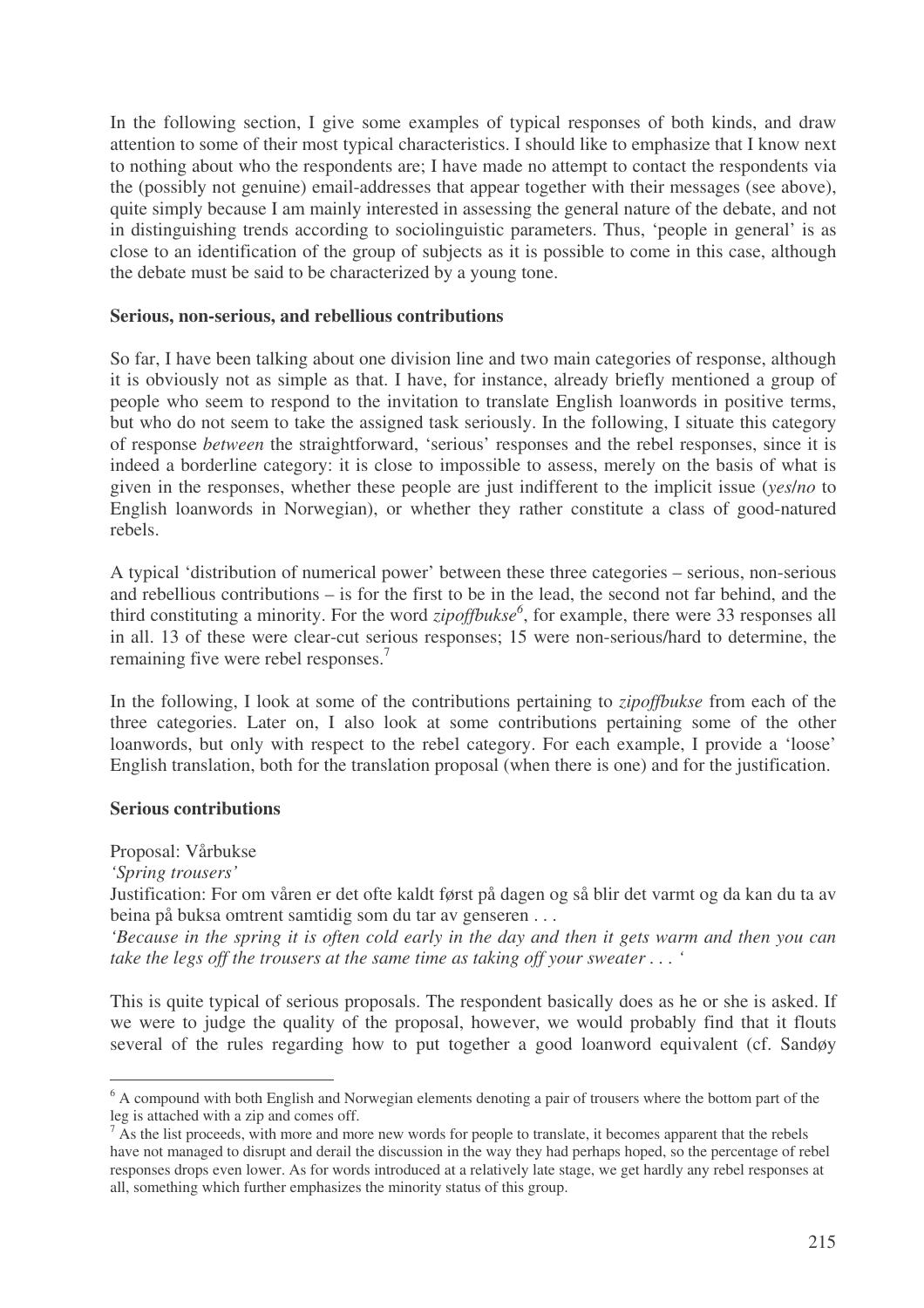2000:243ff). Among other things, it is not quite true to fact, since it implies that the trousers are not suitable for summer use. At least with the summers we have in certain parts of Norway, one would normally be grateful for an extra length of leg to zip on when needed.

Proposal: Todelsbukse *'Two-part trousers'* Justification: Eller var det tredels? *'Or was it three-part?'*

Again, the contributor tries, and manages, to make a decent go of it. This example demonstrates, however, the typical trend of using the justification-field in a slightly 'naughty' way, i.e. not strictly in order to justify the choice of Norwegian equivalent, but rather to try to create an amusing, entertaining effect.

Proposal: "wannabeshorts" bukse '"wannabeshorts" trousers' Justification: Her har du ei bukse som ikke helt vet hva den vil være . . . Lang eller kort, så den er delt på midten! 'Here you have some trousers which don't really know what they want to be  $\ldots$  Long or short,

*so they're split in the middle!'*

Sometimes it is hard to tell whether a proposal belongs to the serious or non-serious category. This is an example of such a case. Here, like in quite a few other places in the material, the respondent replaces one English loanword with another, which is patently not what the list organizers intended. However, because the use of English in creating neologisms in Norwegian is so common, it is difficult to know for certain whether the respondent is actually aware that he or she is doing this, and that it is 'wrong'in relation to the list managers' intentions. After all, the justification of the choice seems serious enough.

## **Non-serious contributions**

Proposal: Bukse for dverger og normale

*'Trousers for dwarves and normal people'*

Justification: Og visste du at . . . Hei, visste du at det er større sannsynlighet for å bli slått av lyn enn å bli spist av hai?

'And did you know that . . . Hey, did you know that there is a greater probability that you will get *struck by lightning than get eaten by sharks?'*

Rather than a borderline case, there are several traits that single this proposal out as a clear-cut *non*-serious one. The translation is for a start unnecessarily cumbersome, a rather heavy noun phrase rather than the expected word. Then there is the use of the slightly derogatory word *dwarf*; and, finally, the justification for the translation constitutes, of course, a complete irrelevancy. This respondent is clearly not trying to contribute to Norwegianization, but on the other hand, he or she cannot really be said to be trying to cause any serious disruption, either.

## **Rebel contributions**

The following responses to *zipoffbukse*, however, clearly are. The opinions of the representatives of the rebel group are – for the most part – crystal clear: keep the word as it is, don't try to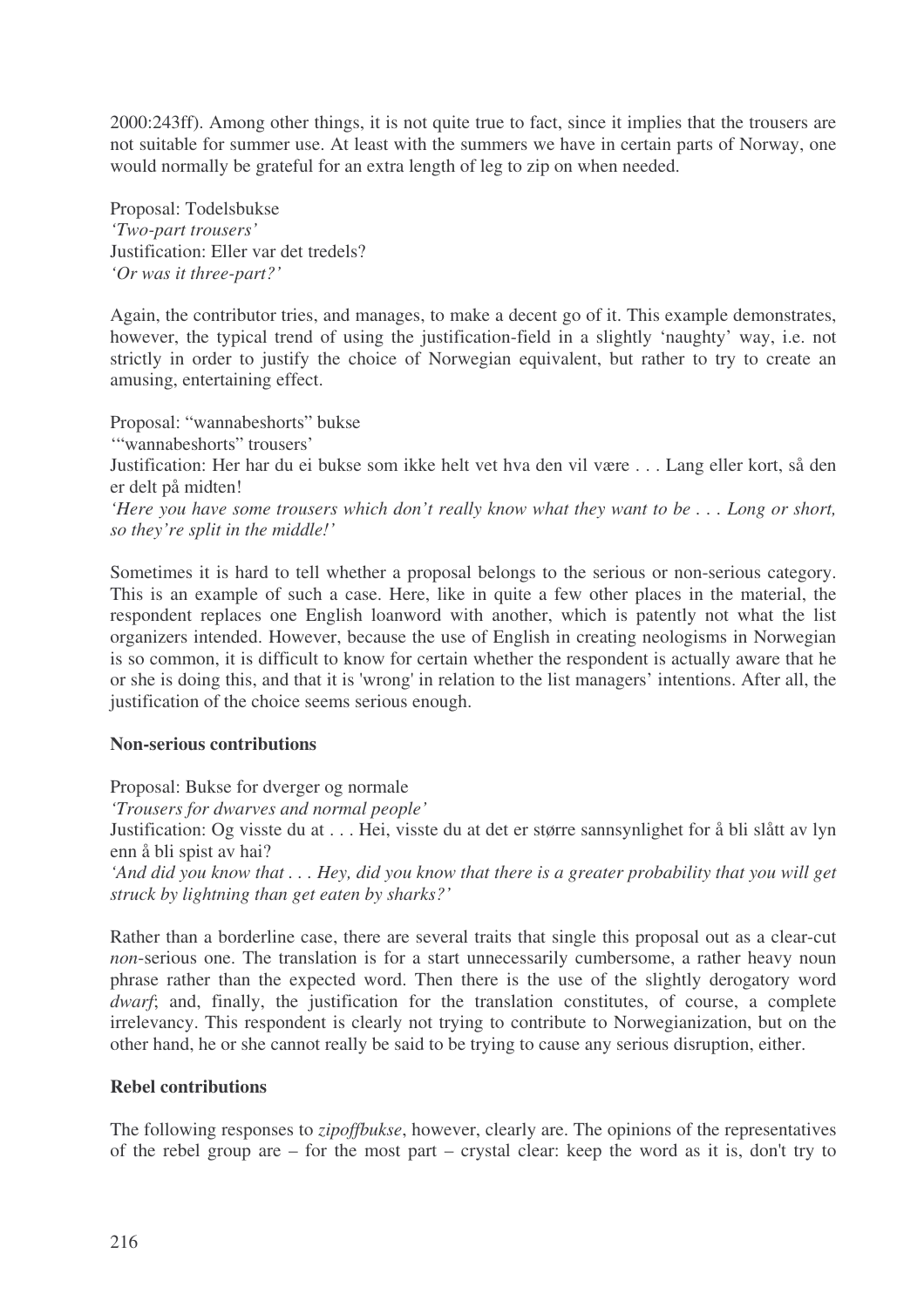Norwegianize it. The ways in which these opinions are expressed range from the extremely brief and to-the-point, to the extremely verbose. The first example is of the former kind:

Proposal: dere er alle teite!! *'you are all stupid!!'* Justification: Som gidder å diskutere dette!!!!!!!!!!!!! *'For even being bothered to discuss this!!!!!!!!!!'*

This example is in fact ambiguous. The contribution could either mean 'there are so many *important* things to discuss, why do you waste your time on this, very *unimportant* issue?', in which case it is not a rebel response of the type we are after here, or it could mean 'you are all stupid in taking this enterprise seriously because *Norwegianization* is stupid', in which case it would be a true rebel response. Taken in the latter sense, the contribution is typical of rebel contributions in two main respects: on the one hand, it uses derogatory language (*stupid*), and on the other, there is an excessive use of punctuation, both of which signal strong involvement and create a rather aggressive tone. We shall see much more of this in upcoming examples.

#### Proposal: Zipoffbukse

#### *'Zip-off trousers'*

Justification: Hva er vitsen med å absolutt ha norske navn på alt??? Et produkt navn er et produktnavn. Hva blir det neste at Liu, Ahmed og Ali ikke har godkjente navn, hva med Kari, Ole og Per? . . .

*'What's the point in insisting on having Norwegian names for everything??? A product name is a product name. What will be next, that Liu, Ahmed and Ali don't have accepted names, how about Kari, Ole and Per? . . . '*

What this contribution exemplifies, is the typical tendency of rebel responses to just repeat the word in its original form in the proposal-field, signalling the desire of the contributor that the word should simply be *kept* in its original form. The justification-field also contains a number of recurring features: 1. It is quite wordy (although not as wordy as many of the other rebel responses), indicating strength of involvement. 2. It has an initial, obviously heartfelt statement 'What's the point in insisting on having Norwegian names for everything'. The exasperated – 'at-one's-wits'-end'– quality of this statement is seen over and over again in this kind of response. 3. The argument that follows the initial statement can be found in two of the five rebel responses for *zipoffbukse*: the respondent feels that a product name is akin to a person's first name in the sense that both are somehow inextricably tied to the identity of the product/person. Thus, changing the name of the product, the argument goes, would be as meaningless as asking a foreign person in Norway to change *their* name to a typical Norwegian name, such as Kari, Ole or Per. We may note here that the names used to exemplify typical Norwegian names are very traditional ones, and ones that are considered to be a bit 'farmish'. This might indicate that the respondent feels that foreign is cool and urban, whilst Norwegian is uncool and rural – an attitude which is found in many of the replies, e.g. the following, which is a response to a different loanword, i.e. *stayer*:

### Proposal: Til Trak Tor (fortsettelse fra innelegg 1)

### *'To Trak Tor (continuation of contribution no. 1)'*

Justification: Det er klart jeg har medfølelse for fremmedgjøringen og identitetskrisen føler når du humper rundt på traktoren din i frykt for neste møte med framskrittet i form av en engelsk film uten undertekst, et operativsystem som ikke er på norsk eller ei engelsktalende dame du med gebrokkent engelsk prøver å lure med i høyet men som straks avslører deg for den lille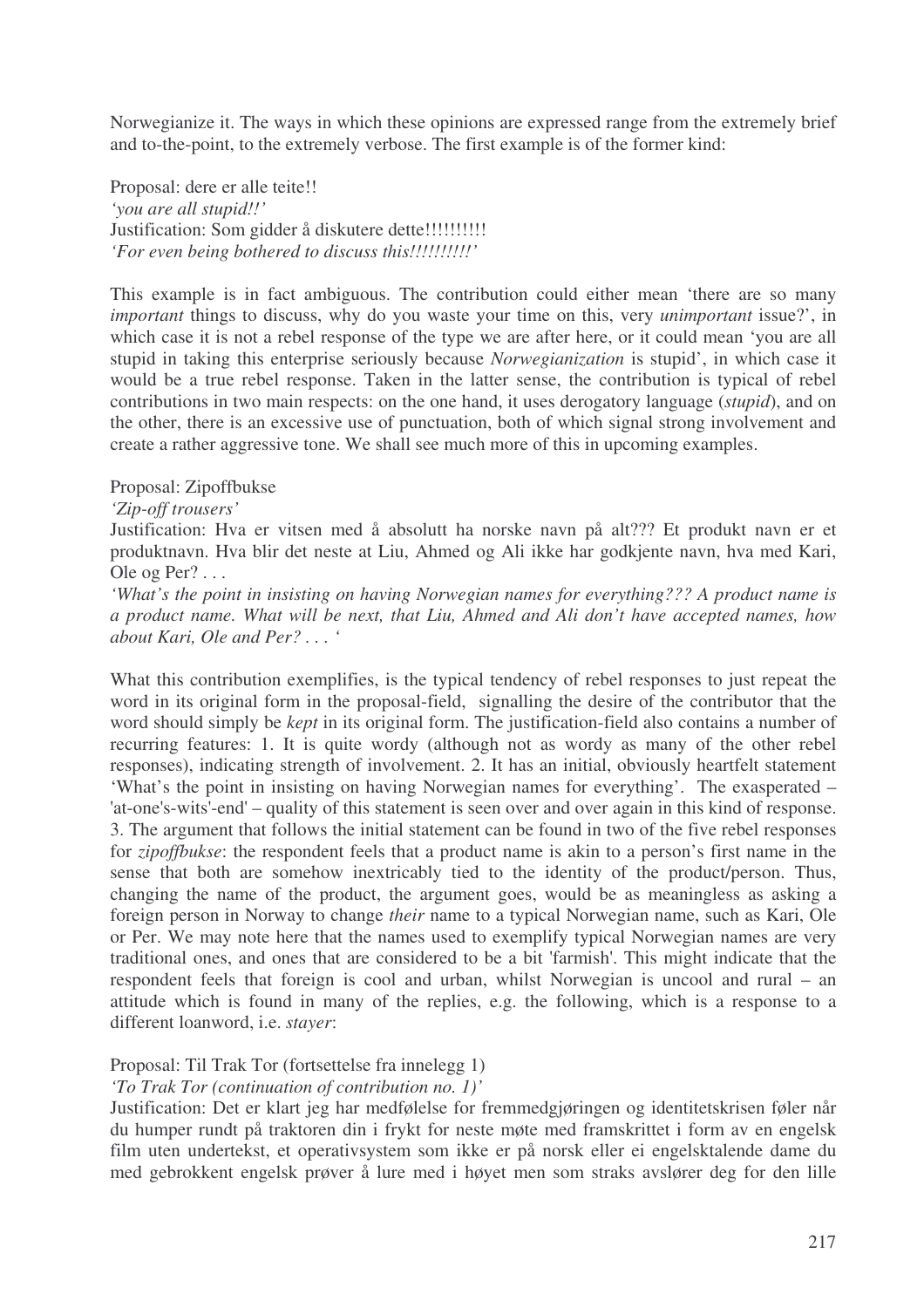uinformerte bygdegrisen du er da du verbalt kommer til kort. Men det er greit det, behold norsken din du, fornorsk gjerne hvert eneste utenlandske ord som kommer inn i synsfeltet ditt, men den dagen ungene dine på uforståelig vis babler i vei med pleierne på sykehjemmet som da har blitt din faste addresse, er det ikke sikkert det er seniliteten som har tatt det siste avgjørende jafset av språksenteret ditt, du er simpelthen bare for norsk :)

*'Of course I sympathize with the alienation and identity crisis you feel when you jolt around on your tractor in fear of your next encounter with progress in the form of an English film without subtitles, an operating system which isn't in Norwegian or an English speaking bird who you, in broken English, try to trick into sleeping with you in the hay but who immediately blows your cover, seeing you for the insignificant, uninformed little farm-pig that you are when you verbally can't hack it. But that's fine, just keep your Norwegian, feel free to Norwegianize every single foreign word that enters your field of vision, but the day when your kids, in a way not understandable to you, babble away with the nurses in the nursing home which by then has become your permanent address, it is not certain that it is dementia which has taken the last, definite bite off your language centre, you are quite simply too Norwegian :)'*

This response differs from the others considered so far in being a reply to somebody on the list, rather than a direct response to the invitation to translate a loanword. It is similar, however, in promoting – in a much more aggressive way than in the previous example – the message that Abroad (especially Anglo-America) is cool, whereas Norway, and especially regional Norway, is uncool.

Returning to the word *zipoffbukse*, we see that in one of the remaining rebel responses, a further aspect is added to the above line of argumentation:

## Proposal: zipoffbukse

### 'zip-off trousers'

Justification: hvorfor i all verden skal vi fornorske alt hallo. problemet til nordmenn er at vi svært sjelden produsere noen ting og eksporterer det derfor føler vi at det norske språk ikke brukes er helt utmerket jeg vil fortsatt like å bli kalt hva jeg heter selv om jeg er i utlandet, oiii det ble kanskie litt sterkt . . . .

*'why on earth should we norwegianize everything I'm sorry. the problem of Norwegians is that we very rarely produce anything and export it and therefore we feel that the Norwegian* language isn't used is utterly brilliant I'd still like to be called by what is my name even though *I'm abroad, whoooops this is perhaps a bit too strong(ly put) . . . '*

Here, the respondent displays (implicit?) knowledge of a well-known phenomenon, namely that many English loanwords come to other countries as part and parcel of new products. The respondent then uses this insight to construct an argument to the effect that the whole Norwegianization business is just a result of Norwegians being envious because they do not have any products that could piggyback *their* language out to the world. Or, in other words, we would do the same thing if we only had the chance, so why be so hypocritical . . . The main point of interest here, however, is the final comment: 'whoops this is perhaps a bit too strong(ly put)'. This utterance refers to the fear of being met by sanctions if one expresses this kind of politically incorrect view, and is hence a symptom of the fact that there *is* a battle going on, and that there are real blows to be struck.

Moving on now to a couple of other loanword prompts, we shall see that this aspect of the argumentation is even further developed in some other responses, in the sense that the respondents'positioning vis-à-vis the 'enemy' is becoming clearer: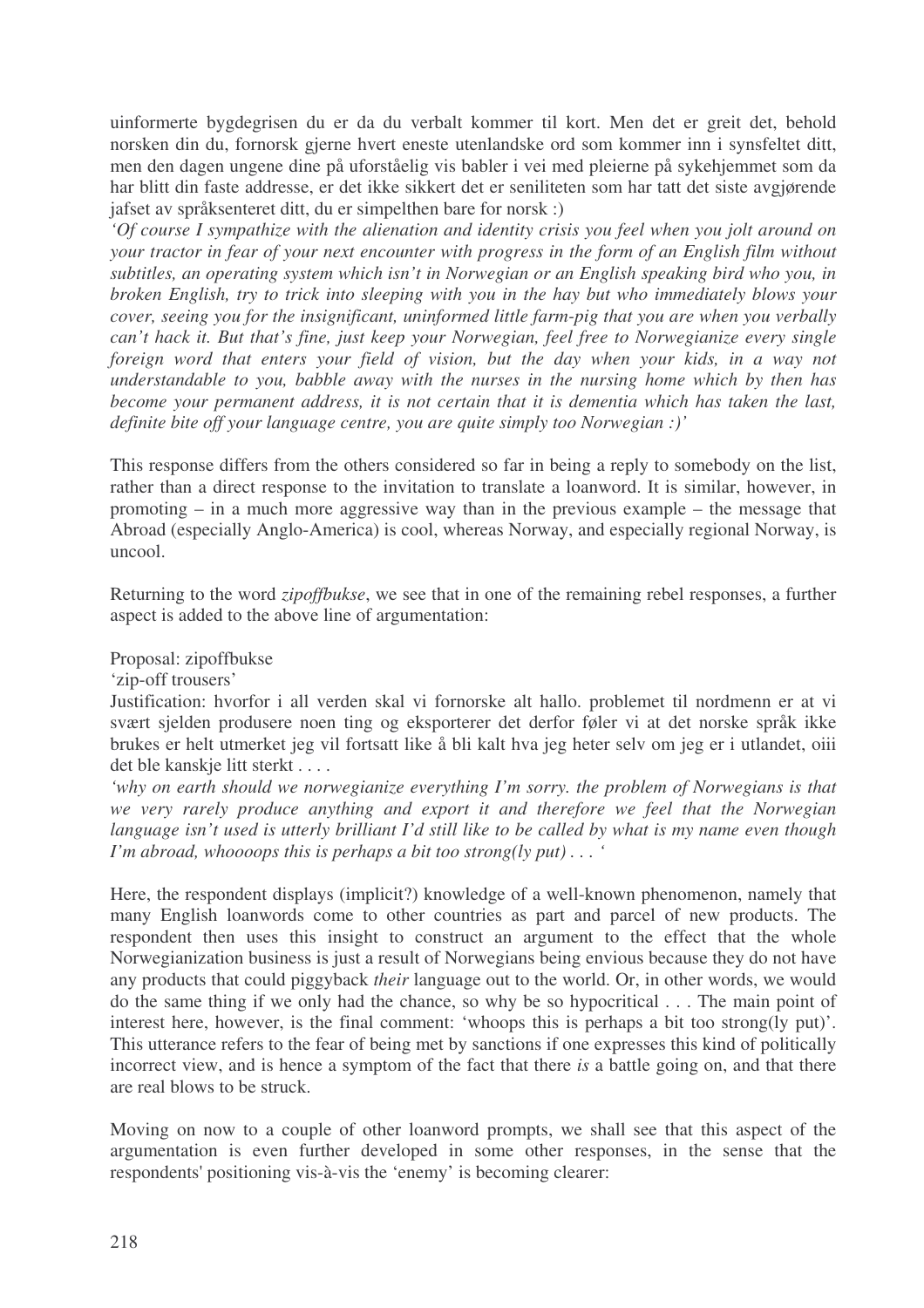## Wannabe

Proposal: Wannabe . . .

Justification: NEI!!! Ikke la ?språknissene? sitte å konstruere kunstige ord, språk er et kommunikasjonsverktøy og er i så måte dynamisk og utvikler seg i takt med tiden vi lever i og behovet vi har for kontakt med andre mennesker. Så ikke bruk resurser på å lage kunstige og fjollete ord, men la språket utvikle seg naturlig. Det går helt fint uten såkalt eksperthjelp! Og jeg bare spør, hva er Norsk? Nei, slutt å tøve med dette! Hilsen en som bruker vårt språk, og andre, som et kommunikasjonsverktøy! Jeg synes de som jobber i språkrådet kanskje burde finne andre ting å gjøre, begynne å skape virkelige verdier! ;-) mvh, ?ikke språkexpert? :-)

*'NO!!! Don't let the ?language gnomes? make up artificial words, language is a tool for communication and in this respect is dynamic and develops in pace with the times we live in and the need we have for contact with other people. So don't waste resources on making artificial and silly words, rather let the language develop naturally. We are fine without so-called expert help! And I ask: what is Norwegian? Stop messing about! Greetings from someone who uses our language, and other languages, as a tool for communication! I think the people who work in the Language Council should look for something else to do, start creating real values! ;-) friendly greetings, ?not-a-language-expert?* ;-)*'*

What we see here, is that the contributor takes a daring step further, actually *explicitly referring to the enemy*, first in terms of a metaphor: they are 'language gnomes'(who 'waste resources on making artificial and silly words', rather than letting the 'language develop naturally'). At the very bottom of the message the name is finally revealed, and, lo and behold, it is the NLC. Their activities are superfluous and 'silly', according to this contributor, because if only the tool for communication that is language is left alone, it will evolve 'dynamically' and in a perfectly satisfactory way. The implication seems to be that the enemy is seeing language for 'more' than what it really is ('more' than merely an instrument of communication), building values into the notion of language (revolving around its role in society and in individuals' lives?), which are quite simply not warranted – a view which is not too far removed from that of proponents of certain mainstream branches of linguistics, in fact!

## Joystick

Proposal: Morostake . . . Styrepinne . . . NÅ HAR NORSK SPRÅKRÅD DRITI SEG UT . . . *'Funstick . . . Steering stick . . . NOW THE NORWEGIAN LANGUAGE COUNCIL HAVE REALLY MADE ASSES OF THEMSELVES . . . '*

Justification: Altså . . . Internasjonalisering er nødvendig dersom Norge skal klare å følge med i verden . . . (for guds skyld, drit i de anglikanske utrykkene) Og nynorsken . . . er så enig . . . kast den på søppeldynga. Hvorfor i faen skal vi lære et mål som en dust gikk rundt å samla ord til for 100 år siden . . . Alle skulle ha snakka engelsk – misforståelse = krig, forståelse = fred . . . Om vi alle kunne kommunisert med hverandre hadde verden vært et enklere sted. Go fast everyone . . . Live your life and smile to the world . . . Hilsen opprørt jævel fra Oslo . . . .

'Let's see . . . Internationalization is necessary if Norway is to be able to keep up with the world . . . (for goodness sake, forget about those Anglican expressions) And nynorsken (one of Norway's two official written standards, based on the Norwegian dialects, compiled by the philologist Ivar Aasen in the 19<sup>th</sup> century) . . . I couldn't agree more . . . throw it on the rubbish heap. Why the hell should we have to learn a language which some fool went around collecting words for a 100 years ago . . . Everybody should speak English - misunderstandings = war, understanding  $=$  peace  $\ldots$ . If we all were able to communicate with one another, the world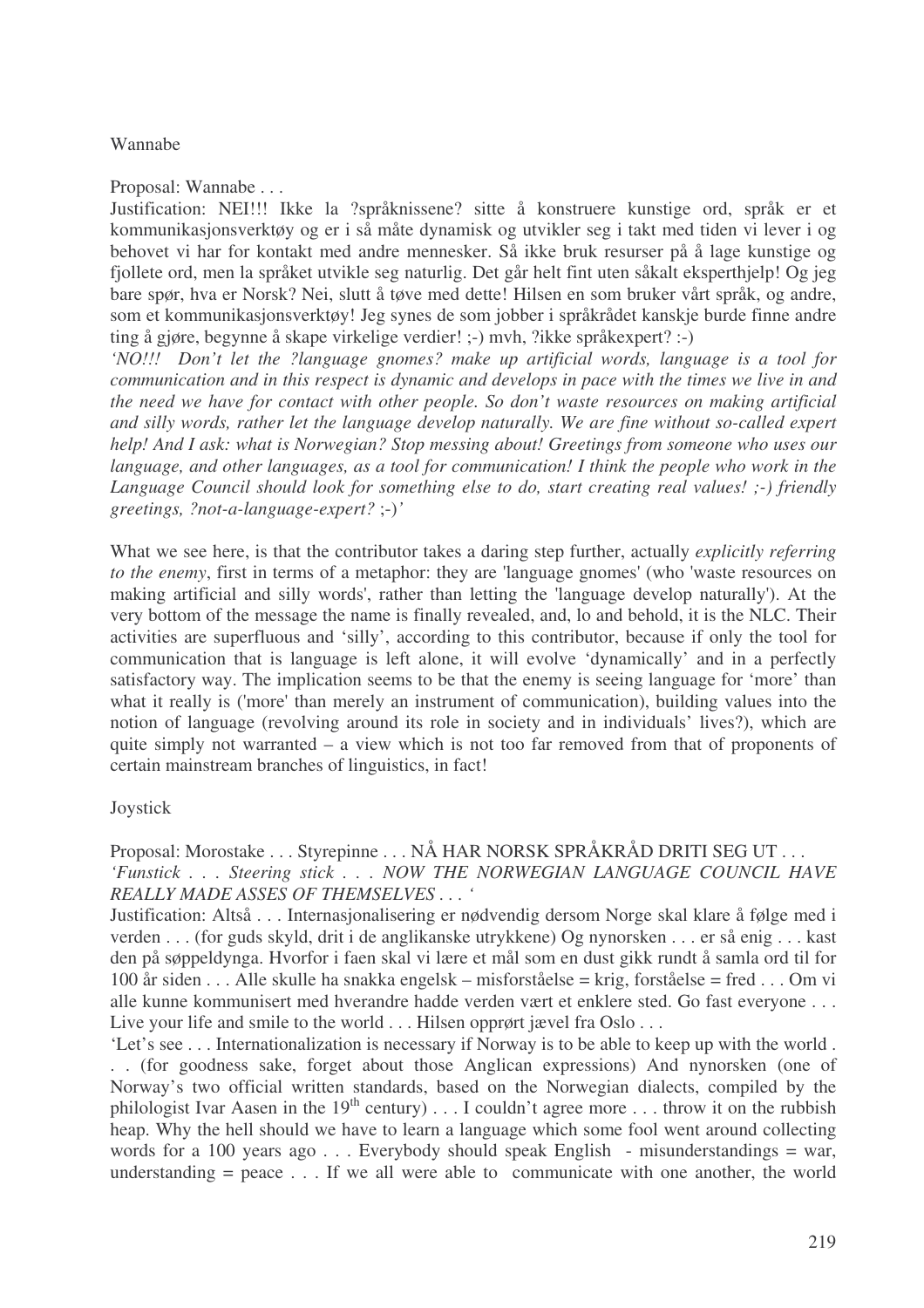would be a simpler place. Go fast everyone  $\dots$  Live your life and smile to the world  $\dots$   $^{8}$ Greetings from a pissed-off bastard from Oslo . . . '

Here, the positioning vis-à-vis the NLC is even clearer (cf., e.g., the capital letters used when referring to the Council in the proposal field, capital letters signalling 'shouting' in email and SMS varieties), and the ill-feelings expressed are, if possible, even more acrid (cf., e.g., the heavy use of derogatory language in the proposal field and elsewhere in the text). Also present is an extensive display of the typical downgrading of the national and an upgrading of the international, but with the interesting addition of the so-called 'technocratic' approach (see Sandøy 2000:181): if only languages became more alike, the respondent claims, we would understand one another better and hence we would be able to create a better world. This opinion would perhaps have been more edible to the intellectual elite if it had not been for the fact that languages seem to be becoming more alike in terms of becoming more like one single language, that language being unpalatable to them: English.

## **A defence for the rebel responses?**

At the outset, I promised that I would try to raise a defence for the opinions of these rebels. Two obvious questions emanate from this resolve. Firstly, is there really a *need* for such a defence? These people are 'rebels with a cause' who moreover seem to be more than capable of speaking for themselves, and besides, their opinions are perfectly in accord with the way things are going anyway. Secondly, and more importantly, however: is raising such a defence at all a responsible thing to do, insofar as the threat to linguistic diversity – an unquestionable value – is serious enough as it is? Why add fuel to the fire by recognizing such opinions as those voiced by these rebels?

As regards the first of these questions, I would like to make the claim that contrary to popular (or should I say academic) opinion, the groups representing rebel attitudes are *not* necessarily a strong group. There are two main reasons for this. For a start, in Norway, their 'enemy' is an elite of academics and politicians; the rebels have few, if any, representatives or spokespeople within this club, insofar as adopting a position which would in any way support 'rebel opinion' within Norwegian academia today is a risky affair. Secondly, as I have pointed out before, Masvie's (1992) study, and the relatively low numbers of rebels participating in the list (in comparison with the number of 'conformers'), seem to suggest that they constitute a minority. The result of both of these situations has been a considerable suppression of the rebels' views. To an extent, the Word Lab came in and changed all that, in providing the rebels with a welcome outlet for their opinions. At last, there was a chance to be heard, and paradoxically, it was the 'enemy' who (inadvertently) provided the opportunity.

The relative weakness of this group is also reflected in the tone of the responses. Long-term suppression of opinion and the fact that the present opinion-voicing goes on behind enemy lines causes unmistakable aggression, which, unfortunately for the rebels, makes it all too easy to dismiss their responses as childish and unserious, and to see them as perfect illustrations of why 'folk linguistics', "folk-beliefs", ought to continue to be regarded as "unscientific and worthy only of disdain" (Niedzielski & Preston 2000:3). Nobody has, to my knowledge, paused to ask themselves the question whether the rebels' defensiveness, sometimes bordering on desperation, could not be anchored in some form of justifiable experience.

<sup>&</sup>lt;sup>8</sup> The non-italicized portions of the text are in 'English' (Norwegian-English) in the original.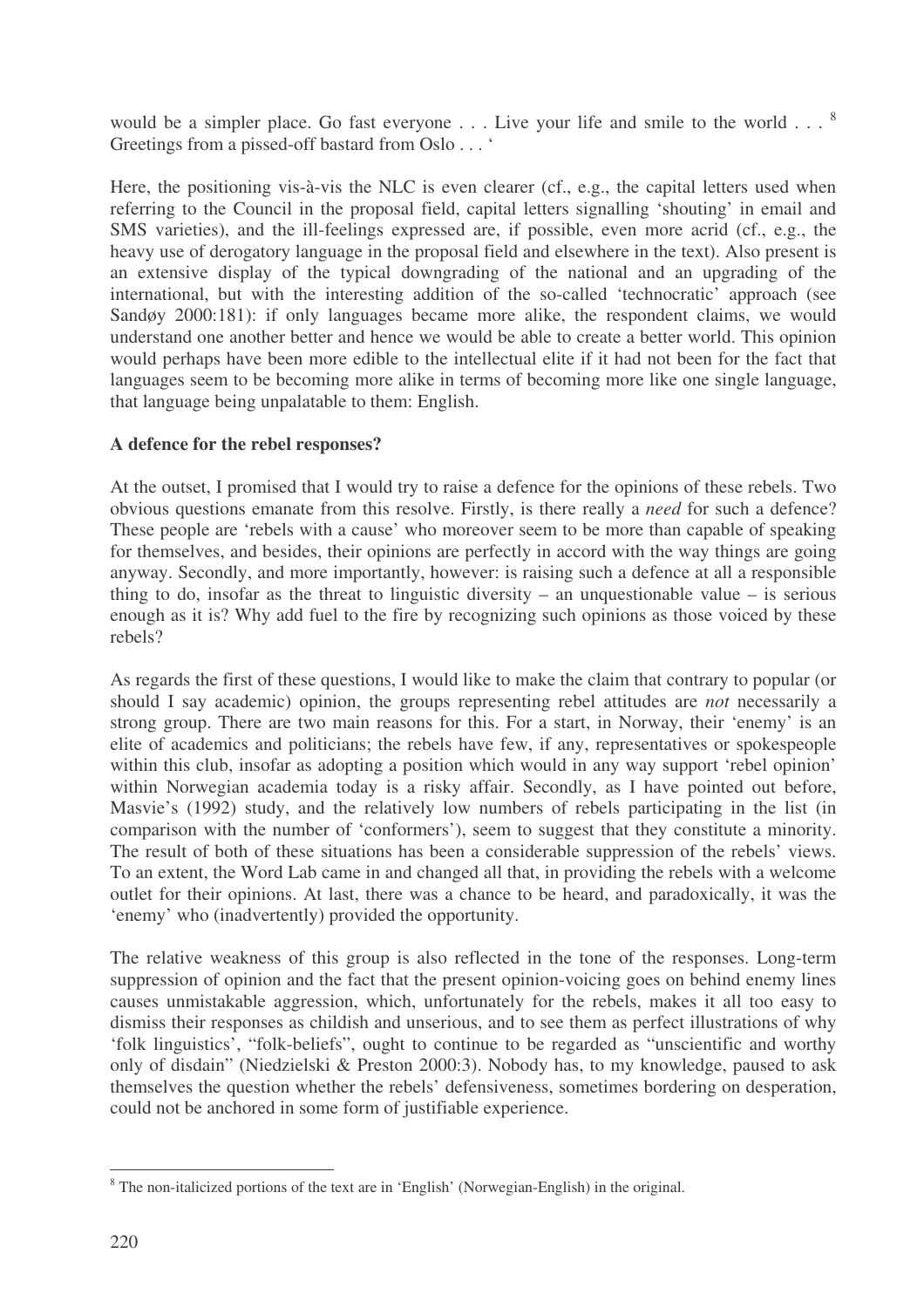As regards the second question posed above – is it *responsible* to try to raise a defence for the 'rebels' – it should, for a start, be clear that it would definitely be irresponsible to continue to *suppress* their views, regardless of one's own opinions on the matter. Secondly, however, I show in the following that the question is hardly valid in this particular case, insofar as the underlying, generally accepted 'truth' that it builds on – that if the influx of loanwords into a language becomes too overwhelming, then this will engulf the language (and hence culture) in question is tenuous. This view, which in itself goes a long way to justifying the rebels' opinion that the road to linguistic happiness does not necessarily go via the translation of English loanwords, is rendered plausible, in the following, by reference to some of the ideas of the Russian philosopher Mikhail Bakhtin, which show *how* and *why* (rather than just *that*) loanwords do not change (in a transitive sense), as much as they are *themselves* changed in the process of borrowing.

This will be my first move in this game of devil's advocate. The second move will consist in trying to find a justification for the 'internationalist', 'technocratic' aspects of the rebels' argumentation. Here, I will draw on some suggestions made by the Danish literary researcher Frederik Thygstrup, which, amalgamated with the present perspective, produce the conclusion that loanwords are not *just* little missiles of cultural imperialism (although this aspect *is* clearly present), being also quite willingly-chosen air holes punctuating a potentially oppressive regional operational ground.

## **The Bakhtinian perspective**

Despite a growing consensus among sociolinguists that the influx of loanwords is probably not the greatest threat to the survival of a small language,<sup>9</sup> there still seems to be a large residue of opinion that if such an influx should become too overwhelming, then this would threaten to engulf the language in question. And not only that; since language is also generally seen to (somehow) carry culture, then it is not just the *language* which will become engulfed and finally extinct, but also all of the target culture.

The so-called dialogism of Mikhail Bakhtin (e.g. 1981, 1986) and the Bakhtin circle gives us the tools to show how this is not necessarily what happens (and also that *if* it happens, it is not necessarily because of borrowing). Because according to a dialogistic perspective, a word is not a static entity with a fixed (in the present case, foreign) identity which by its very emergence will necessarily push a lesser used target equivalent over the 'edge' into oblivion. Rather, a word is a dynamic, highly adjustable entity which displays a relatively low degree of loyalty to its origins, and which therefore quickly finds a home within its new contexts, co-existing quite happily with its neighbours.

To start, however, from the beginning, let us first take a look at the traditional, Cartesian, linguistic thinking in relation to word meaning. Generally speaking, within this paradigm, words are regarded as entities whose forms are 'walled' vessels which safeguard a reservoir of alternative meanings which, because of their containment within this vessel, can be relatively easily grasped, described and circumscribed. Under this perspective, meanings are properties of the *form* of the word. More recently, of course, emphasis has been shifted from meaning as a property of form, to meaning as a property of the entity that is seen to embody that form, namely the individual mind.

 $9<sup>9</sup>$  In an attempt at solving one problem by exaggerating another, the role of main threat has recently been shifted over to domain loss (e.g. Mæhlum 2000).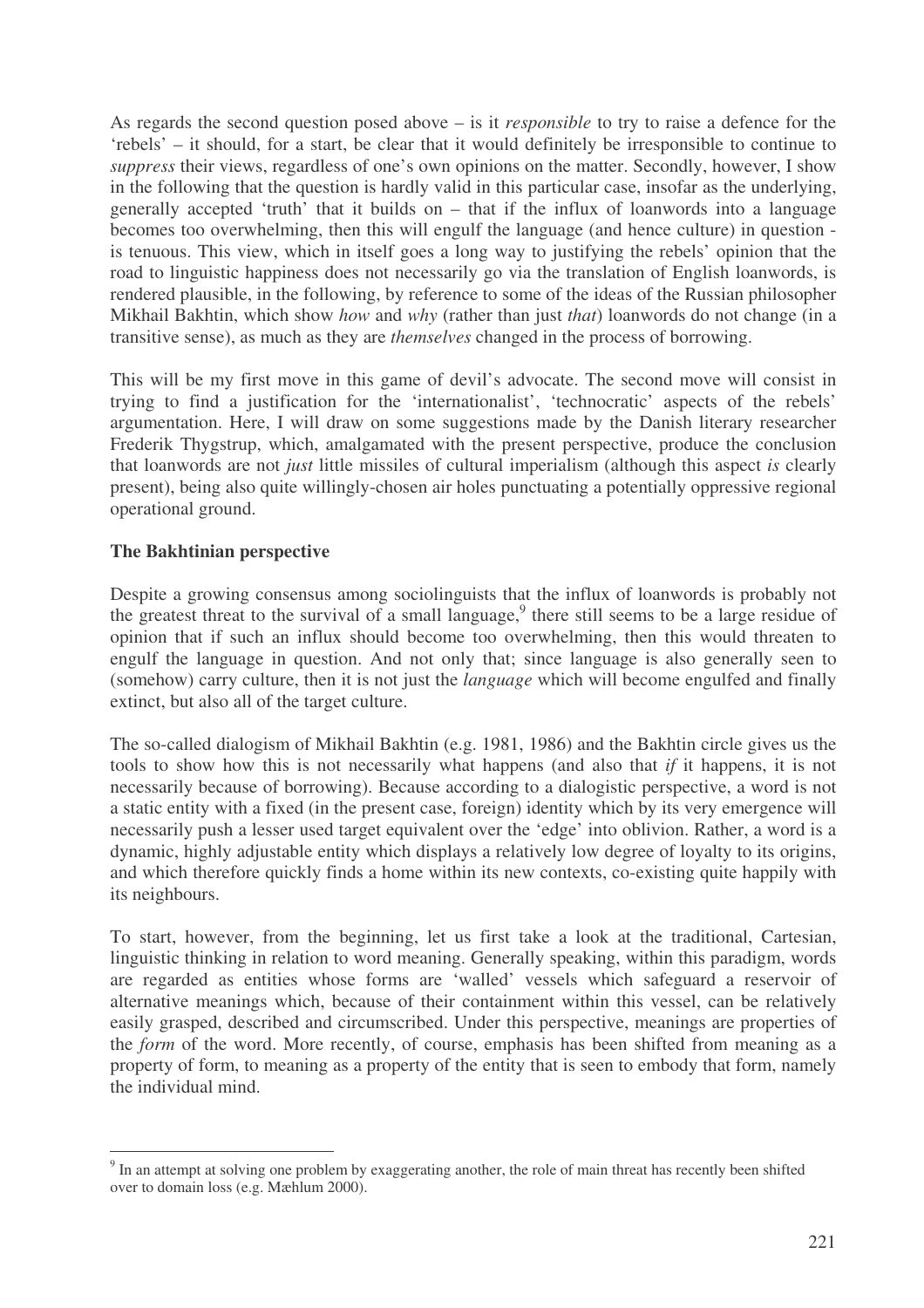It is quite clear that this way of looking at word meaning does not efficiently accommodate the well-known phenomenon that loanwords seem to become gradually adjusted to the host language, both in terms of form, function, and meaning (e.g. Johansson & Graedler 2002:18-19). For instance, the first part of the English expression *rock'n roll* – *rock* – has, since the borrowing of the expression into the Norwegian language, assumed a new form (the adjective-forming suffix –*a* has been added to it, to produce *rocka*), and a new use, as a description of a visual style and/or attitude suited to the rock'n roll life-style (e.g. *ei rocka dame*: a girl/woman sporting a look associated with the rock'n roll life-style, and/or with a behaviour or attitude of somebody 'into' the rock'n roll life-style). The point is, that if you were to try to use *rocka* vis-à-vis a native speaker of English, or even an 'anglified' version of it (\**rocky*; \**a rocky lady*), you would no doubt raise quite a few eyebrows. Somehow the word is no longer English. The question is, of course, whether it therefore has necessarily become Norwegian.

The observation that loanwords somewhere down the line somehow lose their original identity and acquire a new one is not well catered for within a framework which assumes a static and inflexible relationship between a word and its meaning. What we need, then, is a theory, which, like dialogism, assumes that words and meanings arise and develop in social – dialogical – interaction, in a dynamic, sometimes unpredictable fashion. In fact, and in stark contrast to traditional linguistic thinking, words are, in dialogism, not seen to 'have' meanings at all. Rather, words can, from this perspective, be seen to provide some highly elastic anchorage to meaning *potentials* (Voloshinov 1973:79ff), which could be described as loosely consistent associative networks with no real beginning and no real end. When a word is deployed in context, certain aspects of this meaning potential are *actualized*, and it is precisely – and only – in the relation between this context and the given meaning potential that meaning 'proper' is seen to arise, exist, or alternatively, take place. The most important point for the present purposes, however, is that this actualization process is *not* a neutral process where context merely 'highlights' a (predictable) aspect of a word's meaning potential. There is a rather more profound process of mutual influence going on. When meaning elements of the context and meaning elements from the meaning potential come into contact with one another, none remain unaffected. Thus, each time a word is used in a new context, its meaning potential is – at the very least on a micro-level – somehow affected: the organization of elements within the associative network may change slightly, there may be additions to the meaning potential (the word gains new meanings and/or areas of use), or subtractions (the word *loses* old meanings). In principle, each and every context a word is used in, *contributes something new to the meaning potential of that word*. Furthermore, this is a process that never finishes. A word is never 'finished' (Voloshinov 1973:79ff, Linell 1996:7:205-206, Greenall 2002:234ff).

And here we are, of course, at the heart of the matter. If we trace the history of an English loanword – any loanword, really – according to this theory, the word would start life, obviously, as a word of the English language; it would evolve as an element of the English language through insertion into an innumerable number of contexts, adapting and adjusting, becoming an inextricable part of the language and through this an equally inextricable part of its users' culture and identity. One day, however, the word becomes 'copied' into a completely different language, thereby starting a journey through a number of *foreign* contexts, each putting its thumbprint on the word, to the point where the word is hardly recognizable in any of its original contexts. And the word continues its journey forever, the relative distance between the two languages and cultures ensuring that the difference continues to grow. After a while, there is hardly anything left of the word's original meaning potential, is has been eroded away by the constant 'rubbing' against target language contexts. At this point, nobody, not even the most hard-headed purist, will flinch at the sight of the word; it has become 'Norwegian'.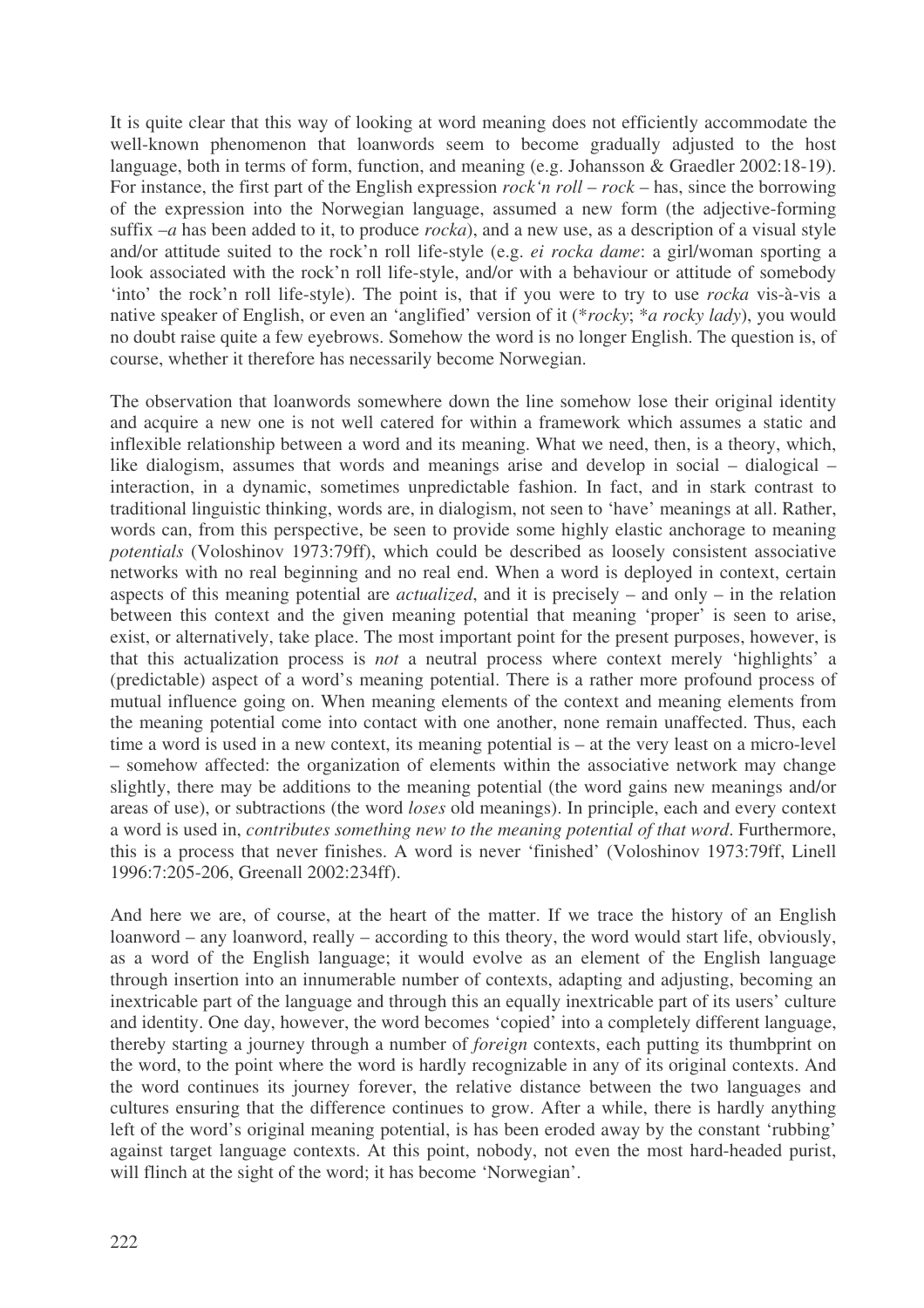As an example of this, consider the fact that in the middle ages, e.g., Old Norse in Norway experienced an influx of words and grammatical structures from low German, because of Hanseatic activity on the West Coast. Practically overnight, Old Norse changed from a form which we, today, as modern Norwegians, cannot understand at all, to a form which is relatively understandable to a speaker of modern Norwegian (e.g. Johnsen 1987:54-55). In all likelihood, many people found this problematic to cope with at the time. Today, however, there is nothing about this heritage which shouts 'German' to the average user, and the Norwegian language is as Norwegian as it ever was, to all of its speakers.

Everything that has been said so far points towards the conclusion that the postulated threat is a *perceived*, and not an *objective* threat (Haberland 1997:4): what we are facing is *not* engulfment. Change, absolutely, but nothing like the predicted case of linguistic or cultural hijacking. One remaining worry is perhaps the unprecedented speed at which the current process of adoption of English loanwords is taking place; at the present time there is no way of knowing for certain what sort of impact this will have. But if it is the case that the dialogical process of contextual influence on meaning potentials will, as I believe it will, always ensure adaptation and evolution in the direction of an 'indigenous' identity for the originally foreign word, then the arguments against English loanwords merely become a matter of purism for purism's sake, and the rebels will have been avenged. Because if the process of accepting loanwords into the language is not a process of linguistic and cultural enslavement, but rather just an ordinary process of linguistic and cultural change which will in fact safeguard diversity, then their opinion will have gained a considerable amount of legitimacy.

## **Home and away**

So far, I have been considering the possible justification of the general project proposed by the rebels, that we should *not* translate English loanwords. In the final part of this paper, I have a look at their main *argument* which, loosely rephrased, consists in the claim that the reason we should not reject English loanwords is because we need English in order to be able to somehow connect with the outer world (ultimately in order to do our 'bit' in the bid for world peace, so to speak).

Some would perhaps say that this is too kind a rendering of their argument, since it mostly takes the form of 'slagging off' Norway as rural, naïve, and uncool, whereas the international (Anglo-American?) arena is glorified as its counterpart: urban, streetwise and cool. The Norwegian Language Council, in the rebel responses, actually emerges as a *symbol* of the former; their representatives are seen as embodiments of home-grown, ingrown attitudes. They are '*språknisser*' (a *nisse* is a short, stout, mythical creature associated with farming communities and rural areas in general). Moreover, the NLC also has the perceived power to *impose* their attitudes on everybody else. Thus, they come to represent everything that is narrow and limiting about home. In this picture, English (in Norwegian, or in itself), emerges as a 'saviour', a lifesaving, soul-saving link to the greater, international community.

This, to me, echoes a point made by the Danish literary researcher Frederik Thygstrup in the course of a debate at a recent conference on globalization at NTNU,<sup>10</sup> Trondheim. The backdrop to his point is this: in the globalization debate, one strong line of conjecture is that the national level as a provider of identity is gradually losing importance by comparison with the global and

<sup>&</sup>lt;sup>10</sup> Norwegian University of Science and Technology. The conference was held in May 2003.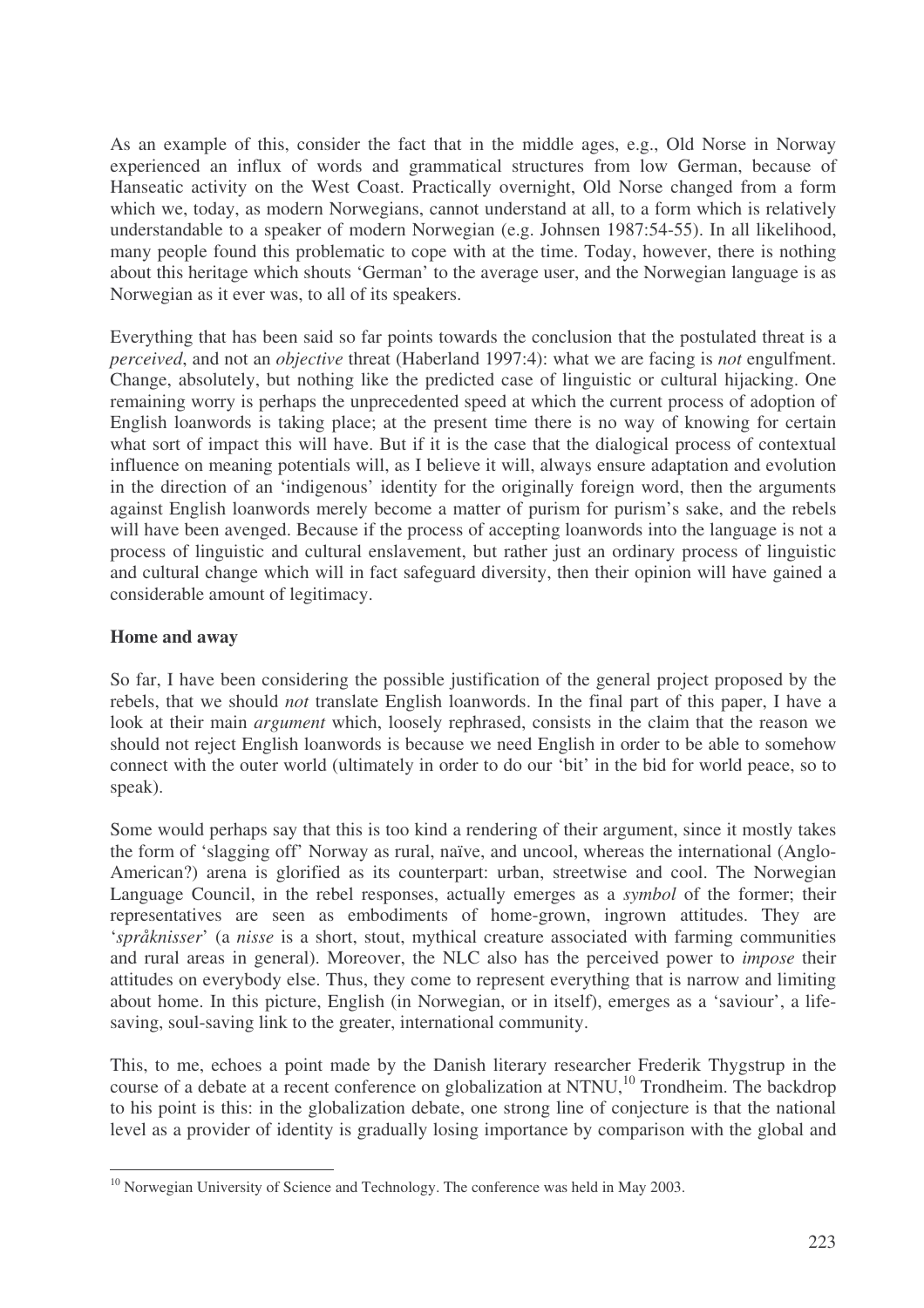local levels. In addition, there has been a strong feeling that the global is imposing on the local, *dominating* it. Thygstrup's point was, I believe, that it is possible to look at this picture slightly differently. Rather than a one-way situation where the strong dominates the weak, what we may well be faced with, according to Thygstrup, is a situation where the local arena becomes a cultural meeting place, an arena for the (dialogical?) *exchange of culture*. This is well in line with the fact – evidenced to an overwhelming degree in the Word Lab, in fact – that both on the linguistic and cultural levels, the so-called linguistic impositions are actually often invited or warmly welcomed (i.e., if English is a killer language, then some people are clearly suicidal). Brit Mæhlum, in an article on domain loss for Norwegian, uses the notion of "*avmaktens optimisme*" (2002:131) (borrowed from the Finnish philosopher Georg Henrik von Wright), translatable into English as 'the optimism of powerlessness', to characterize the positive reception of the emergence of a dominating language on the national scene. Under this interpretation, people (e.g. the rebels), knowing that they have no choice but to accept their fate (e.g. the taking over of Norwegian by English loanwords), will choose to cheerfully give in to circumstances that they cannot control, *because* they cannot control them. This kind of effect exists, I am sure, but I am rather doubtful of its applicability here, insofar as the rebels seem neither full of optimism nor of cheerfulness: on the contrary, there is every indication that they feel like they are on the losing end of a battle, *not* vis-à-vis a development they cannot control, but rather vis-à-vis forces that are working to *stall* this development. Or, in other words, in the rebel's mind, the fate is not unavoidable at all, and those who are opposed to the development may well win.

Returning to, and looking further into, Thygstrup's point (that the influence is not one-way (dominating > dominee) but rather two-way), we see that rather than the predicted *homogenization* of a target culture, what we may have on our hands is equally likely a *hybridization* of cultures, a process which may well constitute – and this is Thygstrup's expression – a 'civilizing influence' on local communities, since such communities can often be rather repressive in nature.<sup>11</sup> Knowledge that things can be done in a different way may have the effect of keeping a valuable check on repressive forces, and the actual adoption of new perspectives and customs may of course have an even more strongly liberating function. As far as language is concerned, there has also been a predicted homogenization, but here, too, as we saw in the previous section, the notion of hybridization may be more fitting. It is not necessarily a question of a brutal take-over. Looking at the available evidence, the process seems much more amenable to a description in terms of a gentle mix and subsequent absorption, with an endproduct that is different from both points of departure, but always with a distinct indigenous identity.

We cannot quite let go of this point, however, without also noting that this kind of hybridization seems to go hand in hand with the establishment of 'ghettos' by those who feel that the 'airholes' provided by foreign loan words and the increasing acceptance of English into everyday life do not provide *enough* ventilation, and who therefore (and for other reasons, of course) gather together in enclaves where one or more aspects of the foreign culture are embraced particularly enthusiastically. Such groups most often gather around some sort of activity or special interest, such as, e.g., skateboarding, snowboarding, kiteboarding, rollerblading, paintballing, and so on; and typical of most of them is that the terminology which defines the group and the activity that the group gathers around consists of untranslated English loanwords, often in a relatively non-adapted form (cf. Preisler 1999). I would actually not be surprised if it

<sup>11</sup> A good example of this is provided in the Swedish film *Fucking Åmål* by Lukas Moodysson, which describes the falling in love of two lesbian girls in a small, dull Swedish town called Åmål.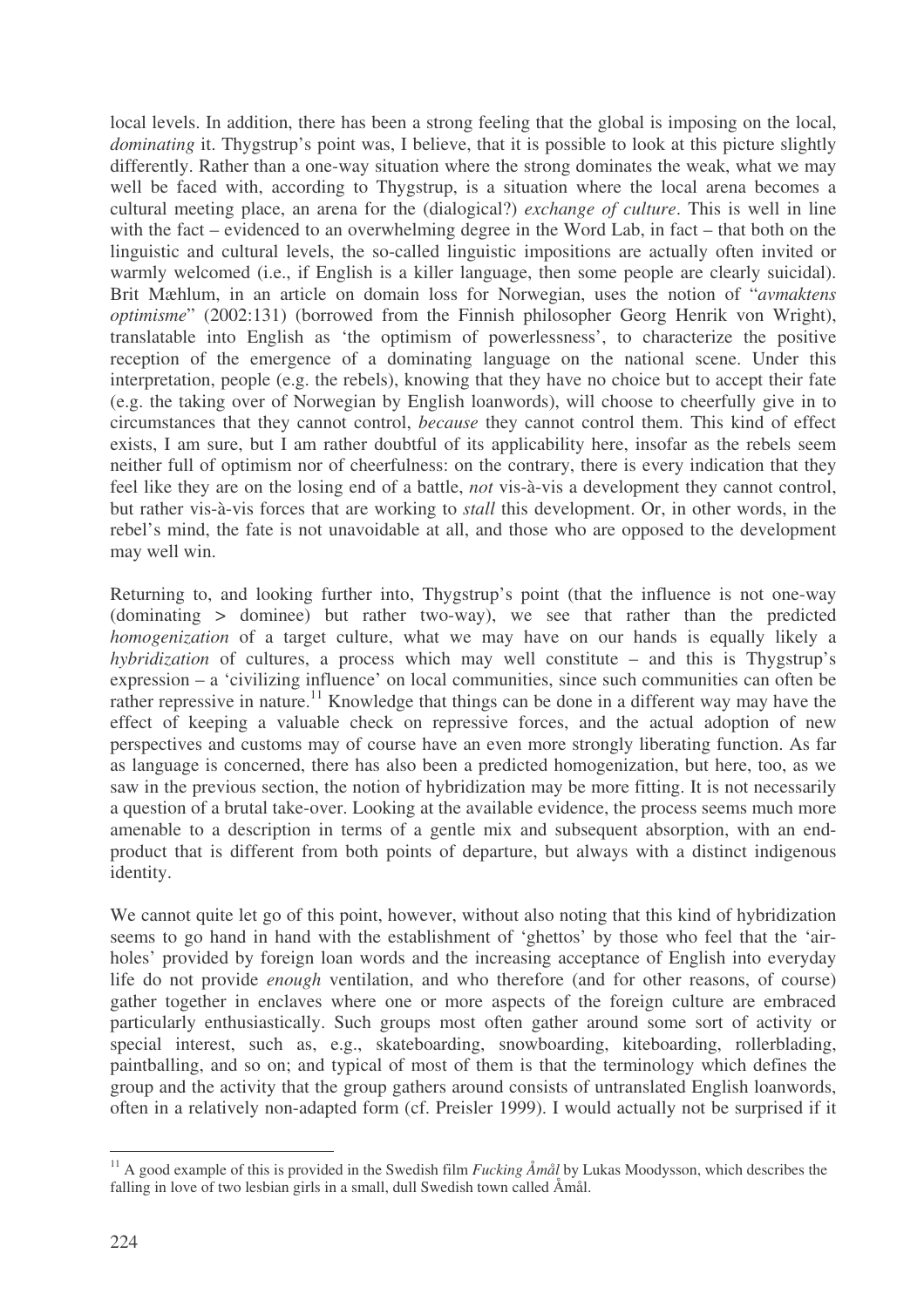turned out, upon further scrutiny, that some of the rebels of the Word Lab have ties to some such subgroup. And if they do, the reason for their frustration and anger becomes even more clear: to take away their words, like the NLC proposes to do, would amount to removing their air-holes, their deliberately chosen breathing space, where they can escape and be themselves without controlling influences that try to keep them in their place. Furthermore, since loanwords so quickly become a natural part of the linguistic environment that they are used in, and since this environment plays a large role in shaping people's identities, to take away their words would also mean to take away part of their identity.

## **Concluding remarks**

In conclusion, what I have tried to show is that it ought to be possible to look at the rebels' position and argumentation with more sympathetic eyes than what is normally the case: if we manage to look beyond the underlying 'vulgar-evolutionary' attitude that one might suspect lies behind their contributions to the Word Lab discussion list, an alternative picture emerges, that of a defensive group at their wits' end, driven to desperation by an uncomprehending elite trying to deprive them of important portholes which enable them to catch a glimpse of a bigger reality, portholes that they have come to rely on to the extent that the view beyond them has become part of their identity. If this picture is too one-sided, then the regular picture – that of the rebels as ignorant bullies – is equally one-sided, and in any case it is clear to me that nobody benefits from the suppression of an entire side of a coin.

Makers of language policy tend to be influenced by individuals who in their eagerness to protect the rights of speakers of small languages tend to overlook the crucial fact that these are not a homogenous group. Whether or not the rebels constitute a minority is, as I have said before, an open question; however, their mere existence ought perhaps to be a good argument in favour of turning the question of the rights of speakers of small languages into a question of *whose* rights. Another important question to consider is who empowers whom in this game of postulating what constitutes a 'right', and exactly what these rights (ought to) consist in. For some, their current definition results in 'protection' from something they actually desire, from something that they feel that they are voluntarily choosing, and hence the right ceases to be a right and becomes a rule. And if you want to know how that feels, just ask 'a pissed-off bastard from Oslo'.

### **References**

Bakhtin, Mikhail M. 1981. *The dialogic imagination*. Translated by Caryl Emerson & Michael Holquist, edited by Michael Holquist. Austin: University of Texas Press.

Bakhtin, Mikhail M. 1986. *Speech genres and other late essays*. Translated by Vernon McGee, edited by Caryl Emerson & Michael Holquist. Austin: University of Texas Press.

Greenall, Ann Jorid Klungervik 2002. *Towards a socio-cognitive account of flouting and flout-based meaning*. Unpublished doctoral dissertation. Trondheim: Norwegian University of Science and Technology.

Haberland, Hartmut 1997. Small and endangered languages: A threat to the language or to the speaker?, in: A. F. Christidis, ed.*"Strong" and "weak" languages in the European Union. Aspects of linguistic hegemonism*, Vol. 1. Thessaloniki: Center for the Greek Language. 3-10.

Jarvad, Pia 1995. *Nye ord. Hvorfor og hvordan?* København: Gyldendal.

Johansson, Stig and Anne-Line Graedler 2002. *Rocka, hipt og snacksy. Om engelsk i norsk språk og samfunn*. Norwegian Academic Press.

Johnsen, Egil Børre 1987. *Vårt eget språk: I går og i dag*. Oslo: Aschehoug.

Linell, Per 1996:7. *Approaching dialogue: talk and interaction in dialogical perspectives*. Arbetsrapporter från Tema K. Linköping: Department of Communication Studies.

Masvie, Inger-Lise 1992. *English in Norway. A sociolinguistic study.* Unpublished Master's thesis. Oslo: Institutt for britiske og amerikanske studier.

Mæhlum, Brit 2002. Engelsk eller norsk? *Samtiden* 4: 130-137.